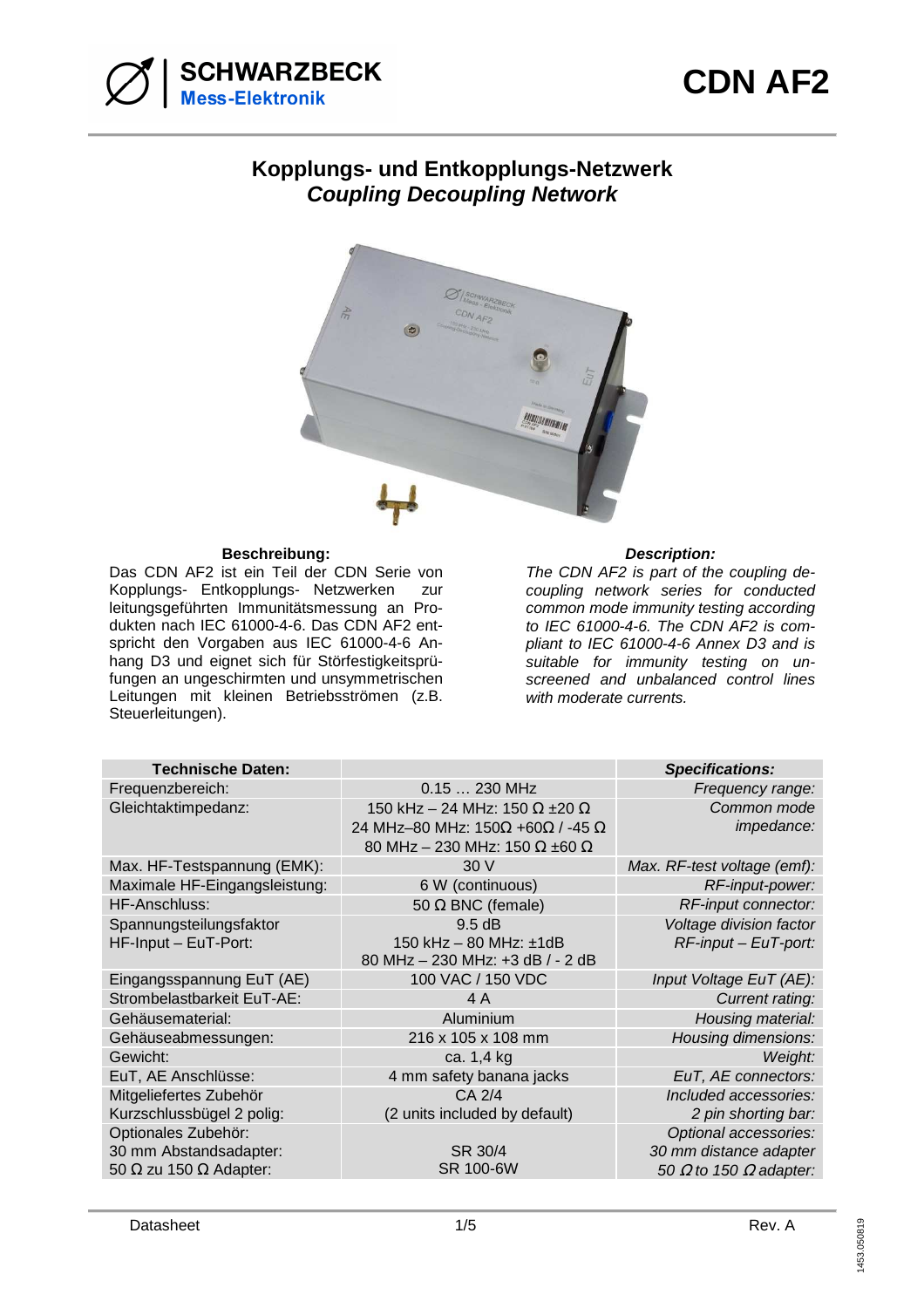

**SCHWARZBECK Mess-Elektronik** 

Das CDN AF2 ist für Messungen auf Steuerleitungen vorgesehen. Der Frequenzbereich umfasst 150 kHz bis 230 MHz. Im Bild 5 wird das Prinzipschaltbild gezeigt.

Alle CDNs erfüllen die Anforderungen der Norm IEC 61000-4-6. Die CDNs werden mit individuellen Prüfprotokollen für die Gleichtaktimpedanz und das Spannungsteilungsmaß ausgeliefert. Weitere typische Messdiagramme zeigen die Bilder 3 und 4.

Zur Überprüfung oder Kalibrierung des Messaufbaus sind diverse optional erhältliche Zubehörteile verfügbar.

## **Wichtiger Hinweis.**

**Die optionalen Kurzschlussbügel dürfen niemals verwendet werden, wenn das CDN mit dem Stromversorgungsnetz verbunden ist!** 

Die AE-seitigen Kondensatoren besitzen **keine**  Entladewiderstände.

Die Erdung zum Messaufbau erfolgt über die leitende Grundplatte des CDNs. Zusätzlich ist auf der AE-Seite ein M4 Schraubanschluss und alternativ eine 4 mm Buchse zur Erdung vorgesehen. Zur Befestigung des CDNs sind vier 6 mm Nuten auf der nicht lackierten Grundplatte vorhanden.

Zur Erhöhung der Betriebssicherheit sind die Anschlüsse als Sicherheitsbuchsen ausgeführt. Es wird empfohlen, für eigene Adapter spezielle 4 mm Sicherheitsstecker zu verwenden. Diese sind optional erhältlich.

The CDN AF2 is intended to inject common mode disturbance signals to control lines in the frequency range 150 kHz to 230 MHz. The circuitry is shown in Fig. 5.

All CDNs comply to the requirements of IEC 61000-4-6. Each CDN comes with individually measured data and a calibration certificate for the common mode impedance and the voltage division factor. Further typical data can be found in fig. 3 and fig. 4

A variety of calibration adapters and other accessories is available as option.

#### **Important Note:**

### **The optional shorting adapters must not be used if the CDN is connected to mains!**

The capacitors at the AE-side are **not** equipped with discharging resistors.

The connection to ground can be accomplished using the ground plane of the CDN. Additionally there is a M4 thread located at the AE side to ground as well as a 4 mm socket to connect the device to ground.

To improve the operational safety the connections are carried out as security sockets. We recommend to use special 4 mm security plugs if you plan to design your own adapters. Those connectors can be purchased optionally.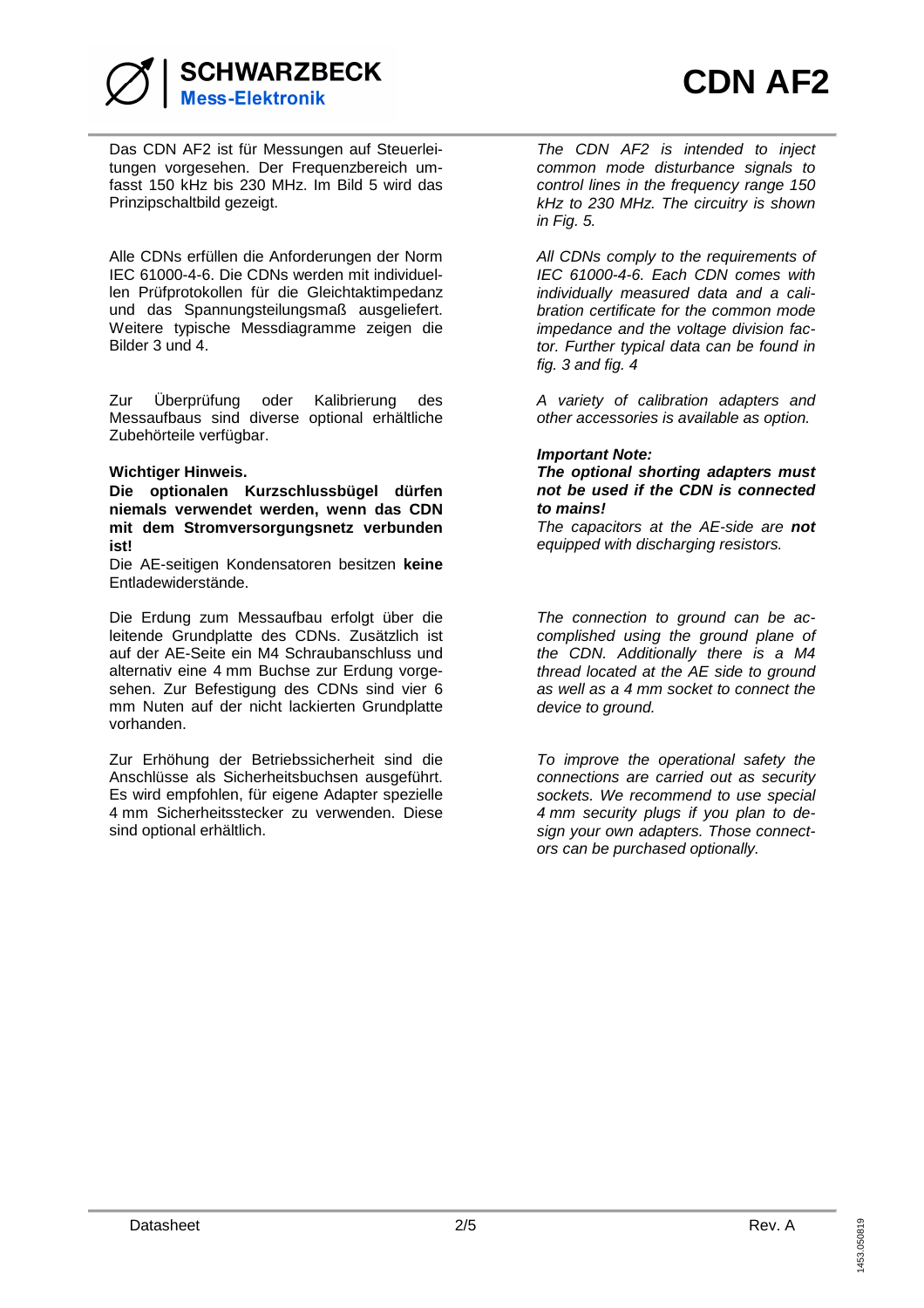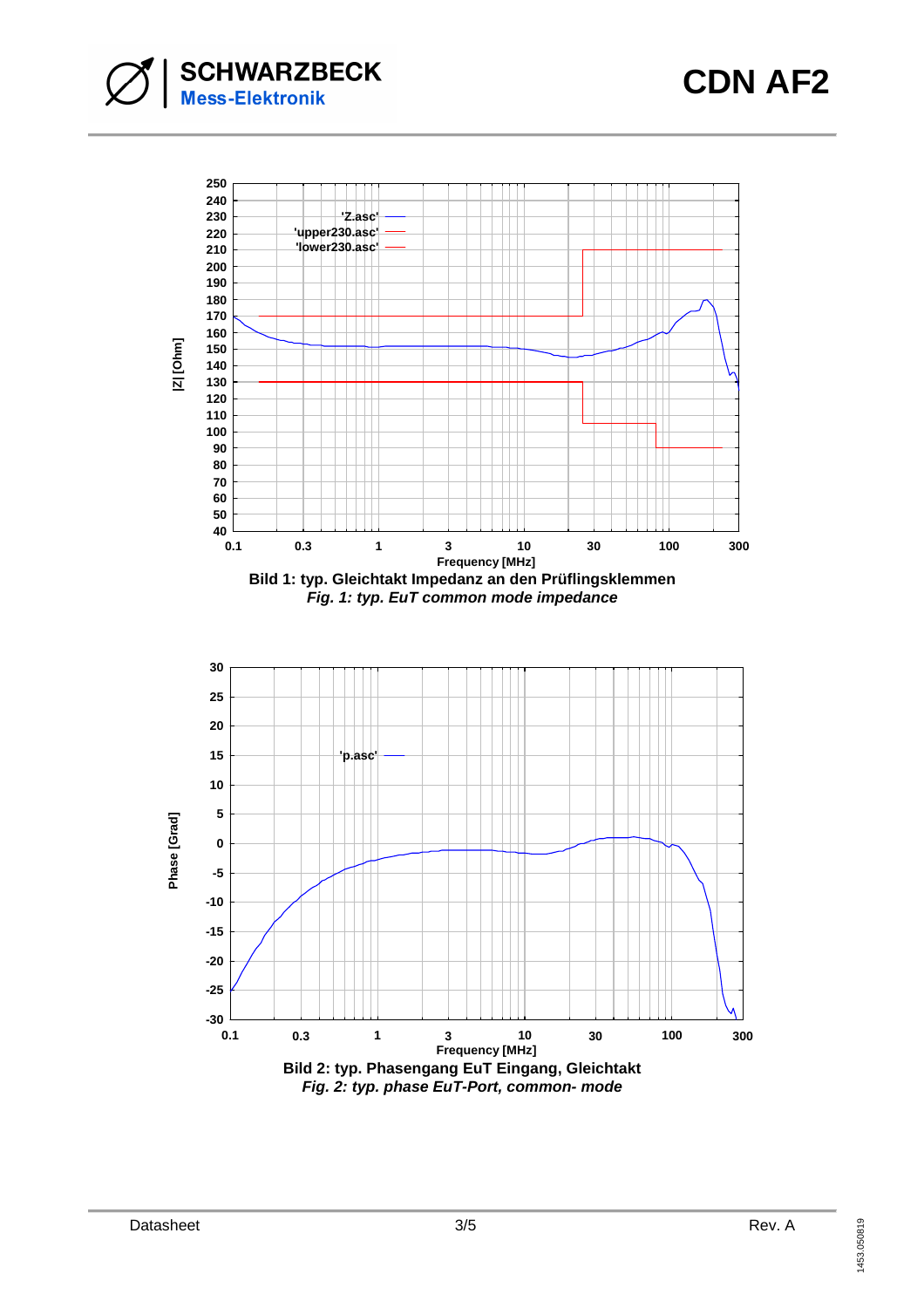



**Bild 4: typ. Isolation AE zu HF-Port Fig. 4: typ. isolation AE to RF-port**